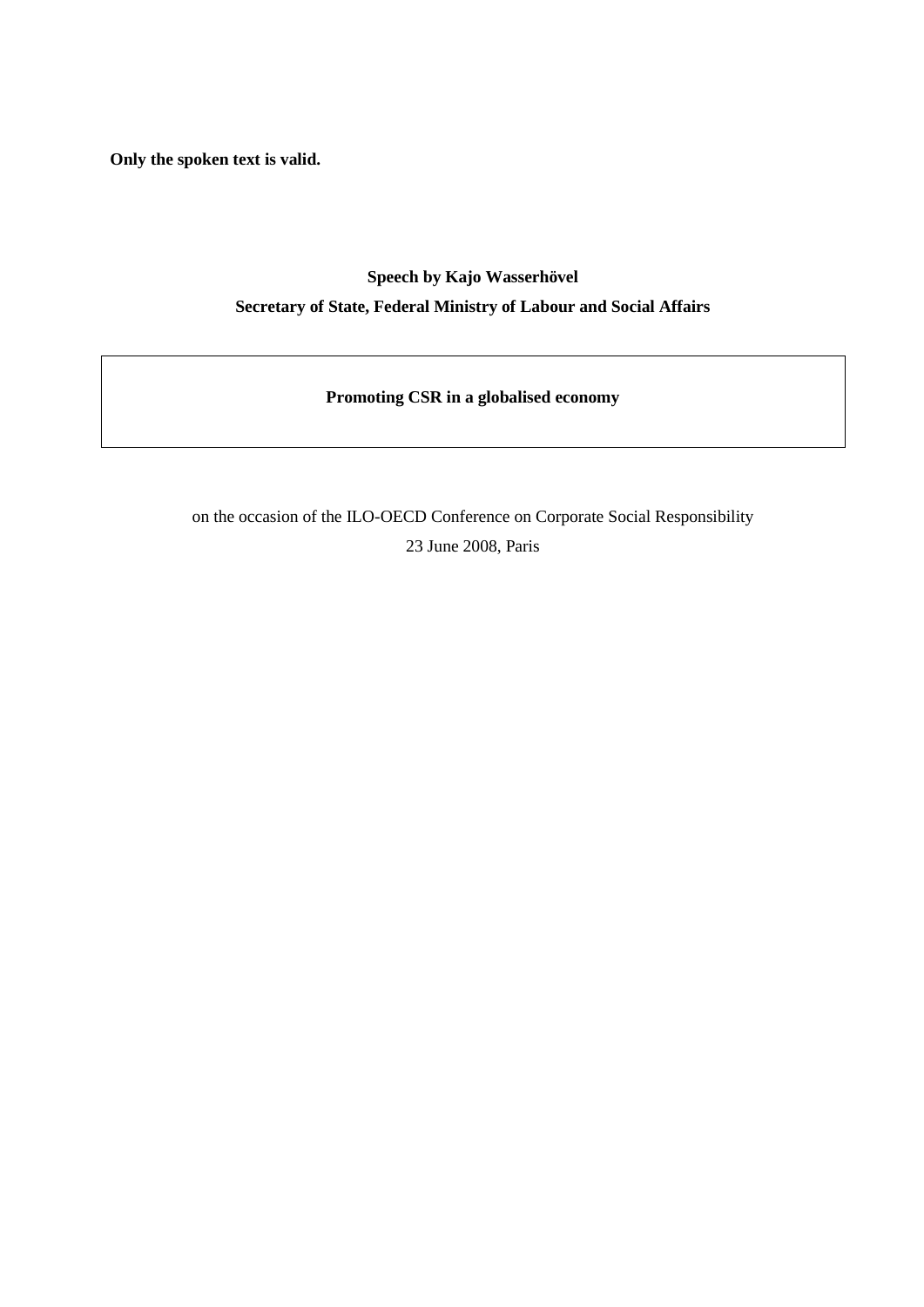**Introduction** Mr. Gurria, honoured colleagues, dear guests,

It was not without curiosity that I accepted the invitation to this joint ILO/OECD conference, which has in the end turned out to be a genuine **C**, **S** and **R** event. It is essential that we are absolutely clear about addressing the social aspect of corporate responsibility in our discussions today.

However much conceptual fuzz still surrounds the issue of CSR, one thing is clear: social responsibility is where things now stand in international discussions. The S-word is also firmly rooted in worldwide standardisation work on ISO 26000, the social responsibility standard. And that is how things must and will remain, in standardisation, in national policy and in international reference documents. That is why I was pleased to see the special emphasis given to cooperation in the field of social responsibility in the MoU between ISO and OECD concluded in May.

## **Dresden, Heiligendamm and Niigata**

One major reason for the positive perception of Germany's presidency of the G8 is that, despite initial reluctance on the part of some G8 members, we succeeded in introducing the issue of CSR into the dialogue between the leading industrial nations, first at the labour ministers' meeting in Dresden, then at the Heiligendamm summit.

At Heiligendamm, the leaders of the G8 countries called on their corporations – and wider constituencies beyond – to assume a greater degree of social responsibility. They urged this assumption of responsibility above all in the activities of multinational enterprises in the Third World, because a voluntary corporate commitment can make a particularly effective contribution to the social aspects of globalisation.

The G8 leaders also gave undertakings for themselves:

- they agreed to promote CSR at a political level,
- they emphasised that the OECD Guidelines for Multinational Enterprises, the ILO Tripartite Declaration on Multinational Enterprises and the Global Compact are the international references where CSR is concerned, and
- they invited the G5 countries to engage in a high-level dialogue on CSR.

At the Dresden employment ministers' conference the steelmaker Eisenhüttenstadt, a member of the Arcelor-Mittal group, impressively described how a company can achieve long-term profitability while at the same time fulfilling social and ecological missions. You, Mr. Gurria, and the ILO Director General were present at the time. The Arcelor Eisenhüttenstadt presentation convinced everybody there, and in a way broke the ice for a proactive dialogue about CSR and discussion of the role of policy in promoting voluntary corporate responsibility.

We have been on the right track since then and have made significant progress in implementing the conclusions of the Dresden and Heiligendamm meetings.

In accordance with the Group of Eight's wish, the OECD, ILO and Global Compact have jointly taken on the job of compiling international CSR principles and, each in its own field, of working out how to implement them and the extent to which they should be binding. This work will shortly be completed. It will provide a reasoned foundation for international dialogue about CSR for which this joint OECD/ILO event will also provide important input.

The G8 members also agree that the issue of CSR should remain on the agenda both within the G8 and in the Heiligendamm Process between the G8 and G5 countries. That has happened this year under Japan's presidency of the G8. The contribution of CSR to shaping the social dimension of globalisation was brought up at the employment ministers' conference in Niigata just over a month ago. What impressed me most was the great interest in dialogue on CSR shown by both Thailand's employment minister, speaking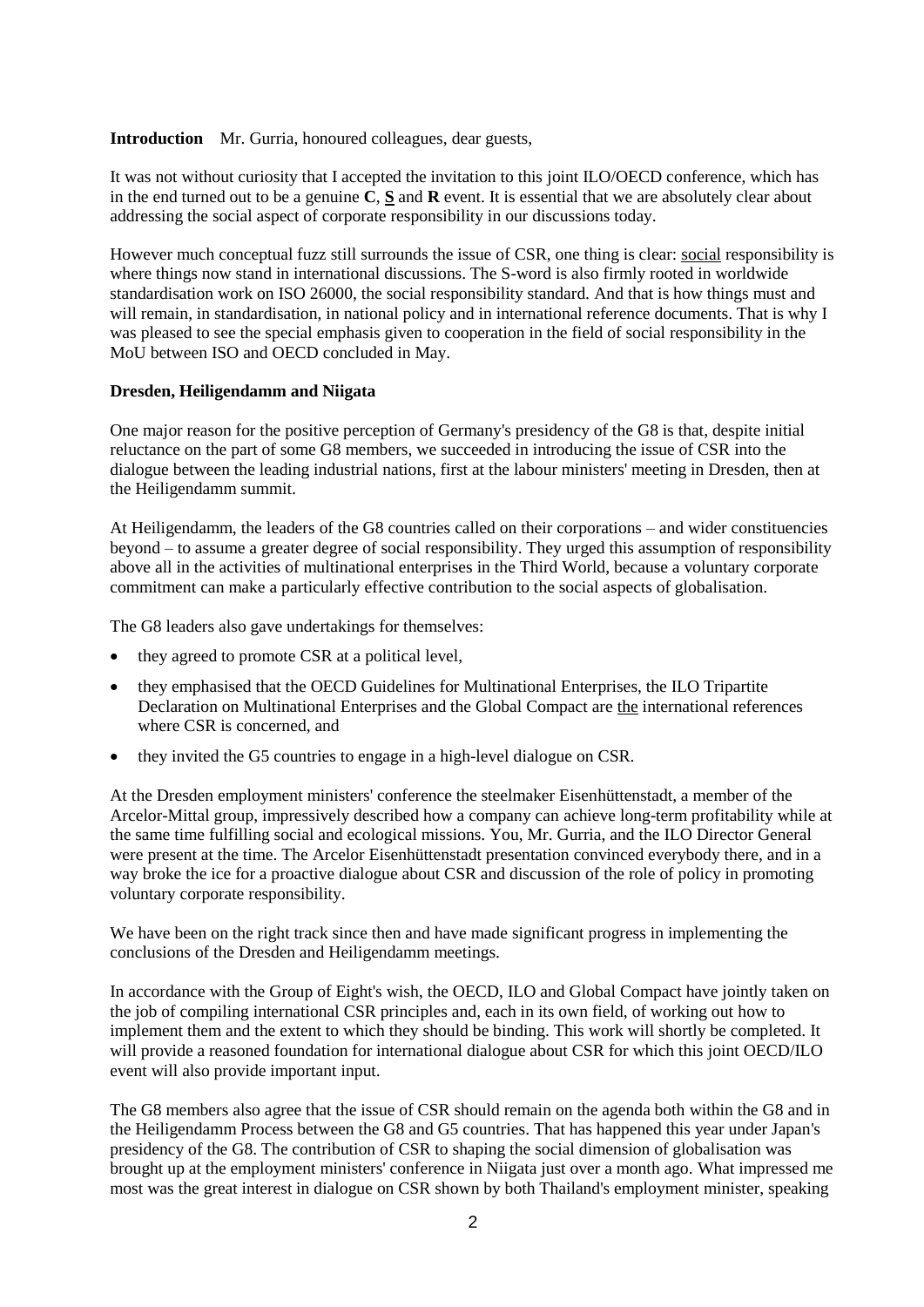for ASEAN, and her Indonesian colleague as hosts of this year's ASEM Labour and Employment Ministers Conference (both were invited as guests to Niigata as part of the outreach programme). They both link it with the great hope that, by assuming their social responsibility, multinationals in particular will promote social, environmental and economic development in the Asian countries. We were given the same impression by Brazil's minister for social affairs, invited by Germany to Dresden as a guest in 2007. Another remark in conclusion: the dialogue on CSR will be continued at the ASEM Labour and Employment Ministers Conference mentioned earlier, showing that it is also an increasingly important issue in developing countries.

Progress is also being made in the Heiligendamm Process dialogue, where the definition of CSR and CSR issues are still hotly debated. I am confident that truly significant impetus for the international dialogue on CSR will be given by this conference and the second meeting of the Heiligendamm investment working group also scheduled for this week, in which to the best of my knowledge representatives of socially responsible corporations and the social partners will also be taking part.

## **National CSR strategies**

Today and tomorrow we have a great opportunity, in cooperation with all stakeholder groups (except consumers) to move the international CSR dialogue forward. To achieve that, it is necessary first to precisely analyse the factors that stand in the way of international consensus on CSR and the role of policy. Second, we need to take stock of the national experiences of CSR strategies, multi-stakeholder forums and business networks presented to us here and learn from one another in the framework of a best practice approach.

It is something we are doing ourselves in developing our national CSR strategy in Germany.

I should like to briefly describe which areas of action and issues are important in Germany and what our next steps will be.

At a CSR conference in Berlin in late April, we identified areas of action and current CSR issues of particular relevance to Germany and discussed them with stakeholders.

It was clear that the issue of "decent work" is particularly important. It can be seen from relations with the workforce whether management takes corporate responsibility seriously. But "decent work" is more than just a social concern and a welfare-state obligation: it is a necessity for society as a whole. For us, not least because of demographic trends, "decent work" is an area of action that is of relevance to CSR.

Another issue is the environment. Environmental standards in Germany are good and high. That is why for us starting points for responsible behaviour are to be found above all in issues about growing mobility, rising demand for energy or population growth in some regions. Responsibility throughout the supply chain is another issue which, though not new, is just as relevant now as it ever was. Standards initiatives like 4C, the Common Code for the Coffee Community, have proved to be effective instruments in this respect. The next step must be to integrate whole sectors of the economy into standards initiatives and build capacity and know-how among enterprises.

Those are current CSR issues that we discussed at the conference. We intend to pay particular attention to three aspects in the future.

First, consumers are relevant in all these areas. They can make a decisive contribution to promoting commitment to CSR. Awareness is increasing. We want to encourage consumers to exert their influence more effectively.

Second, small and medium-sized firms have a particular role to play in Germany also. We want to give them targeted support where corporate responsibility is concerned, especially in making their commitment visible.